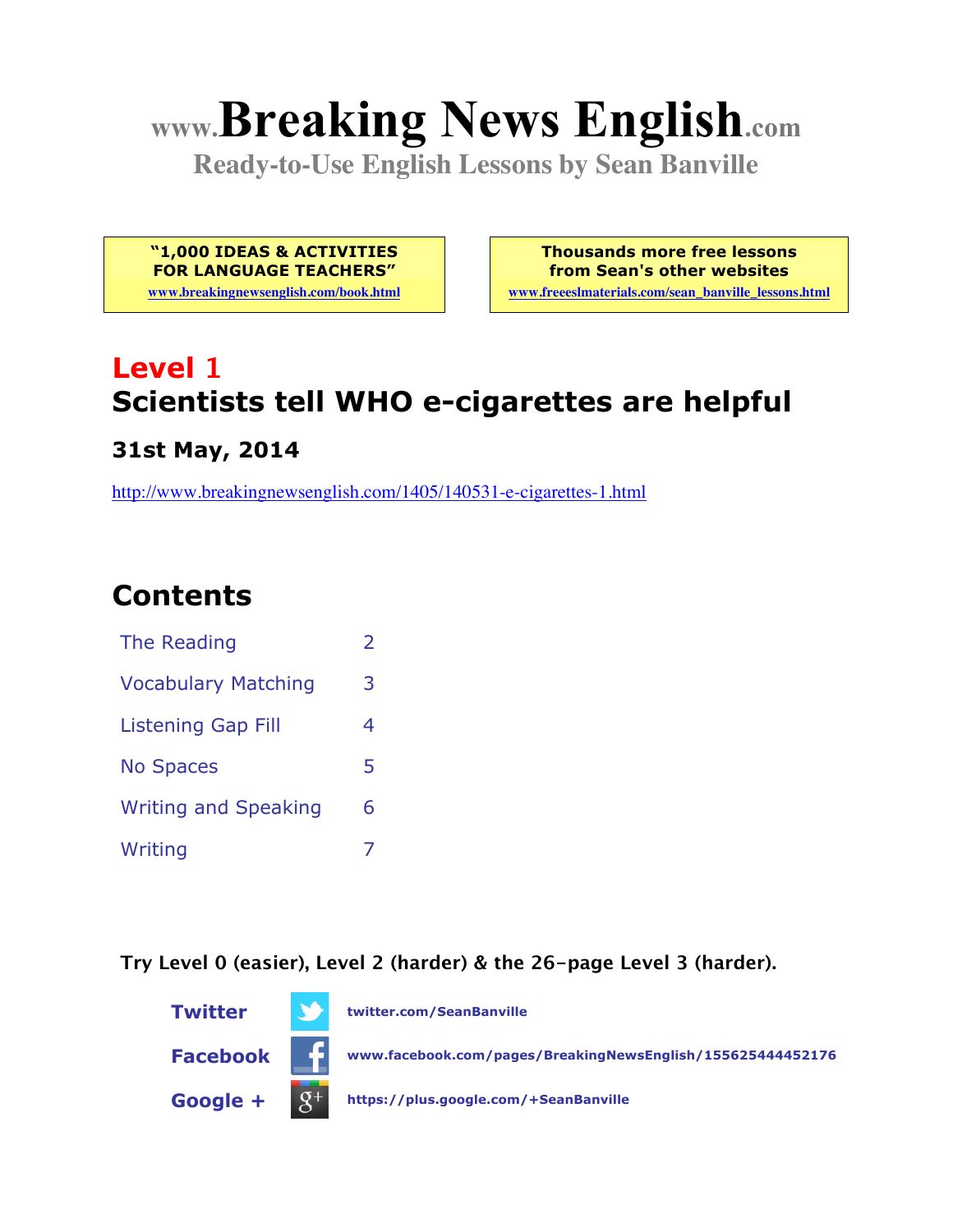### **THE READING**

From http://www.breakingnewsenglish.com/1405/140531-e-cigarettes-1.html

Many scientists wrote to the WHO ahead of World No Tobacco Day on May the 31st. They do not want the WHO to make ecigarettes a tobacco product. The WHO says e-cigarettes are like real cigarettes. They have no tobacco in them, but they make people feel like they are smoking. Doctors say this is better for people's health than real cigarettes because they help people to stop smoking. The WHO says countries can tax them, ban them and give health warnings.

The scientists said e-cigarettes reduce disease and deaths from smoking. They are a "low-risk product" that are "part of the solution" to stop smoking, not part of the problem. They said e-cigarettes are very important and could save hundreds of millions of lives. They told the WHO not to control them. Researchers from the University of Chicago said e-cigarettes could get young people smoking and stop others from giving up real cigarettes.

Sources: http://in.**reuters**.com/article/2014/05/28/health-ecigarettes-idINL6N0OD3ZE20140528 http://www.**bbc**.com/news/health-27547420 http://www.**irishhealth**.com/article.html?id=23680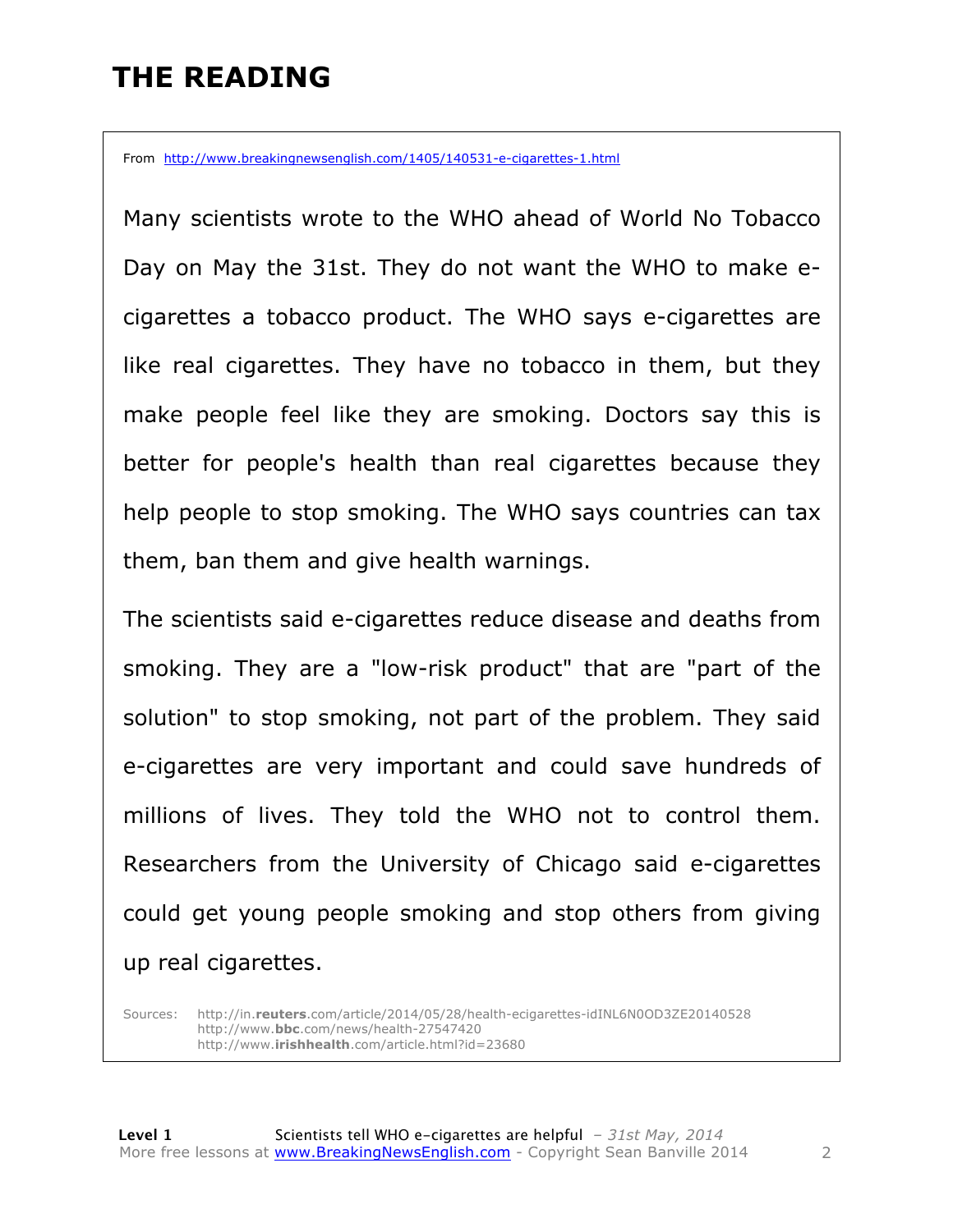# **VOCABULARY MATCHING**

From http://www.breakingnewsenglish.com/1405/140531-e-cigarettes-1.html

#### **PARAGRAPH ONE:**

| 1. | Many scientists wrote | a. | like they are smoking |
|----|-----------------------|----|-----------------------|
| 2  | ahead of              | b. | a tobacco product     |
| 3. | make e-cigarettes     | c. | warnings              |
| 4. | e-cigarettes are like | d. | people's health       |
| 5. | They have no tobacco  | e. | to the WHO            |
| 6. | they make people feel | f. | real cigarettes       |
| 7. | this is better for    | g. | World No Tobacco Day  |
| 8. | give health           | h. | in them               |

#### **PARAGRAPH TWO:**

| 1.             | e-cigarettes reduce          | a. | to control them      |
|----------------|------------------------------|----|----------------------|
| $\overline{2}$ | deaths                       | b. | the solution         |
| 3.             | They are a "low-             | c. | up real cigarettes   |
| 4.             | part of                      | d. | disease              |
| 5.             | save hundreds                | e. | people smoking       |
| 6.             | They told the WHO not        | f. | from smoking         |
| 7.             | e-cigarettes could get young | g. | of millions of lives |
| 8.             | stop others from giving      | h. | risk product"        |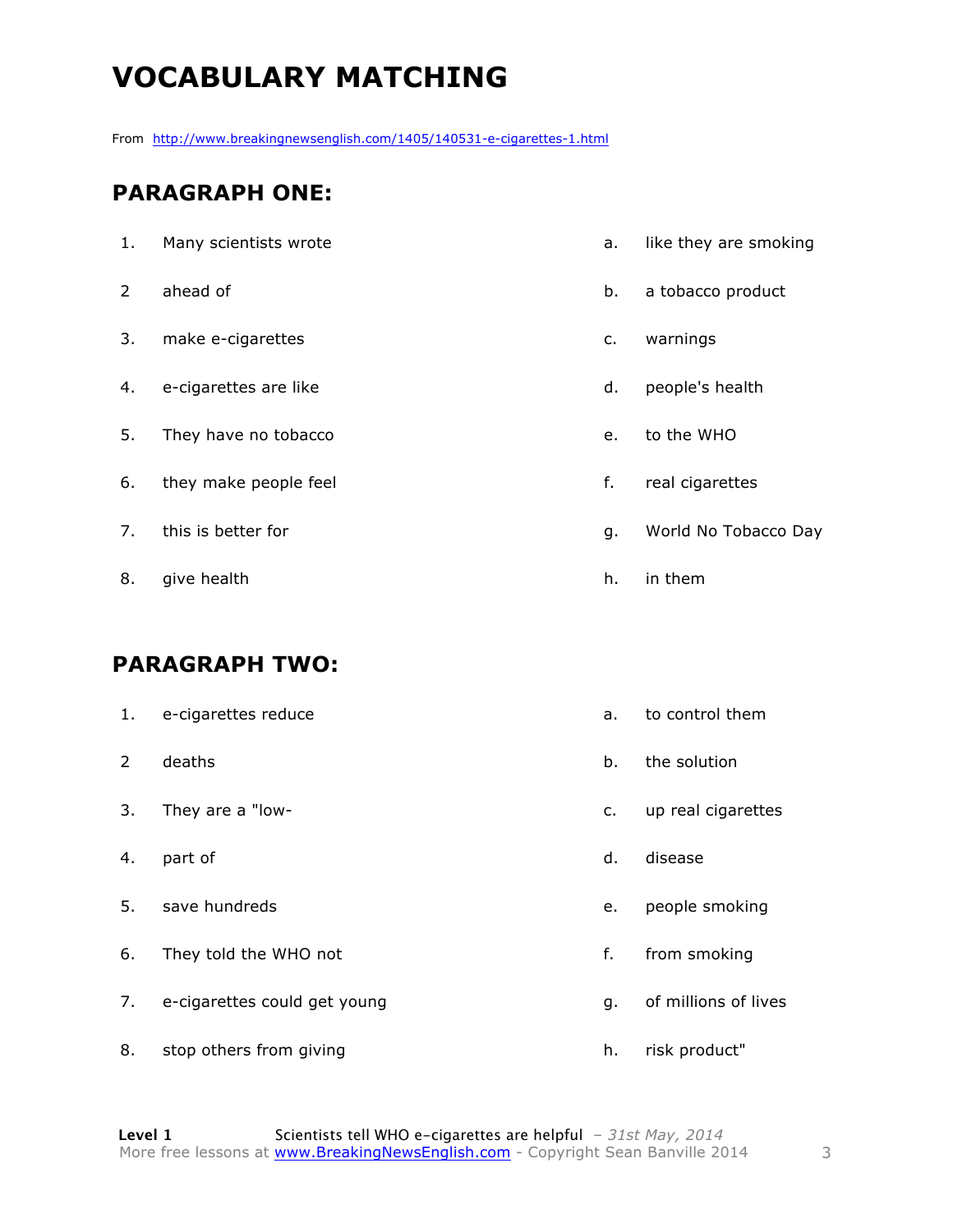### **LISTEN AND FILL IN THE GAPS**

From http://www.breakingnewsenglish.com/1405/140531-e-cigarettes-1.html

Many scientists wrote to (1) \_\_\_\_\_\_\_\_\_\_\_\_\_\_\_\_\_\_\_\_\_\_\_\_\_ World No Tobacco Day on May the 31st. (2) \_\_\_\_\_\_\_\_\_\_\_\_\_\_\_\_\_\_\_ the WHO to make e-cigarettes a tobacco product. The WHO says ecigarettes (3) \_\_\_\_\_\_\_\_\_\_\_\_\_\_\_\_\_\_\_\_\_\_\_\_. They have no tobacco in them, but they make people  $(4)$ smoking. Doctors say this is better for people's health than real cigarettes because they (5) \_\_\_\_\_\_\_\_\_\_\_\_\_\_\_\_\_\_\_\_\_\_ stop smoking. The WHO says countries can tax them, (6) \_\_\_\_\_\_\_\_\_\_\_\_\_\_\_\_\_\_\_ health warnings. The scientists said e-cigarettes (7) \_\_\_\_\_\_\_\_\_\_\_\_\_\_\_\_\_\_\_ deaths from smoking. They are a (8) \_\_\_\_\_\_\_\_\_\_\_\_\_\_\_\_\_\_\_ that are "part of the solution" to stop smoking, not part of the problem. They said e-cigarettes (9) \_\_\_\_\_\_\_\_\_\_\_\_\_\_\_\_\_\_\_\_\_\_\_ and could save hundreds (10) \_\_\_\_\_\_\_\_\_\_\_\_\_\_\_\_\_\_\_\_\_\_\_\_\_ lives. They told the WHO not to control them. Researchers from the University of Chicago said e-cigarettes (11) \_\_\_\_\_\_\_\_\_\_\_\_\_\_\_\_\_\_\_\_\_\_\_\_\_ people smoking and stop others (12) \_\_\_\_\_\_\_\_\_\_\_\_\_\_\_\_\_\_\_\_\_\_\_\_\_\_\_\_\_ cigarettes.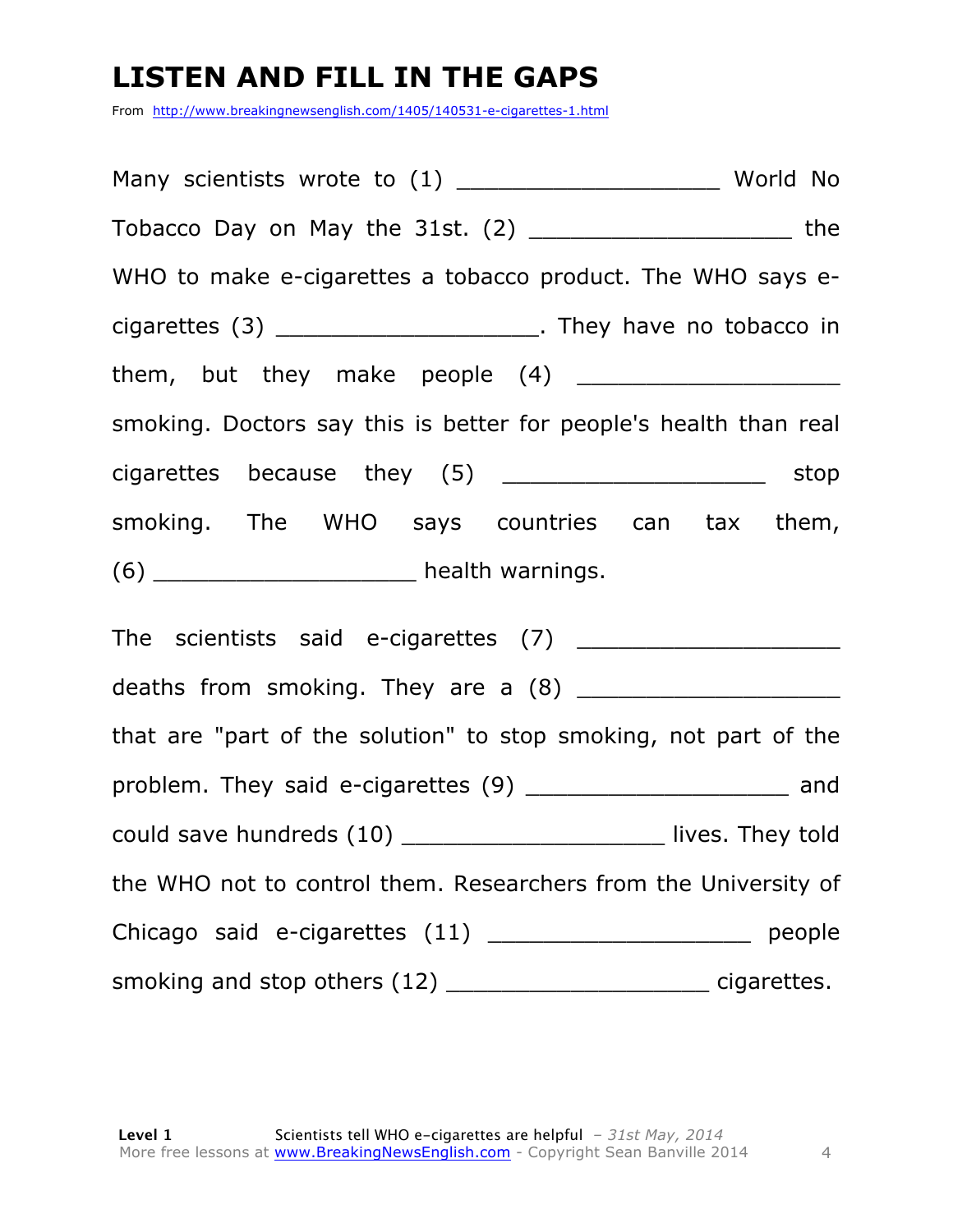# **PUT A SLASH ( / )WHERE THE SPACES ARE**

From http://www.breakingnewsenglish.com/1405/140531-e-cigarettes-1.html

ManyscientistswrotetotheWHOaheadofWorldNoTobaccoDayonMayt he31st.TheydonotwanttheWHOtomakee-cigarettesatoba ccoproduct.TheWHOsayse-cigarettesarelikerealcigarettes.The yhavenotobaccointhem,buttheymakepeoplefeelliketheyaresmoki ng.Doctorssaythisisbetterforpeople'shealththanrealcigarettesbec ausetheyhelppeopletostopsmoking.TheWHOsayscountriescantax them,banthemandgivehealthwarnings.Thescientistssaide-cigar ettesreducediseaseanddeathsfromsmoking.Theyarea"low-riskp roduct"thatare"partofthesolution"tostopsmoking,notpartofthepr oblem.Theysaide-cigarettesareveryimportantandcouldsavehu ndredsofmillionsoflives.TheytoldtheWHOnottocontrolthem.Resea rchersfromtheUniversityofChicagosaide-cigarettescouldgetyo ungpeoplesmokingandstopothersfromgivinguprealcigarettes.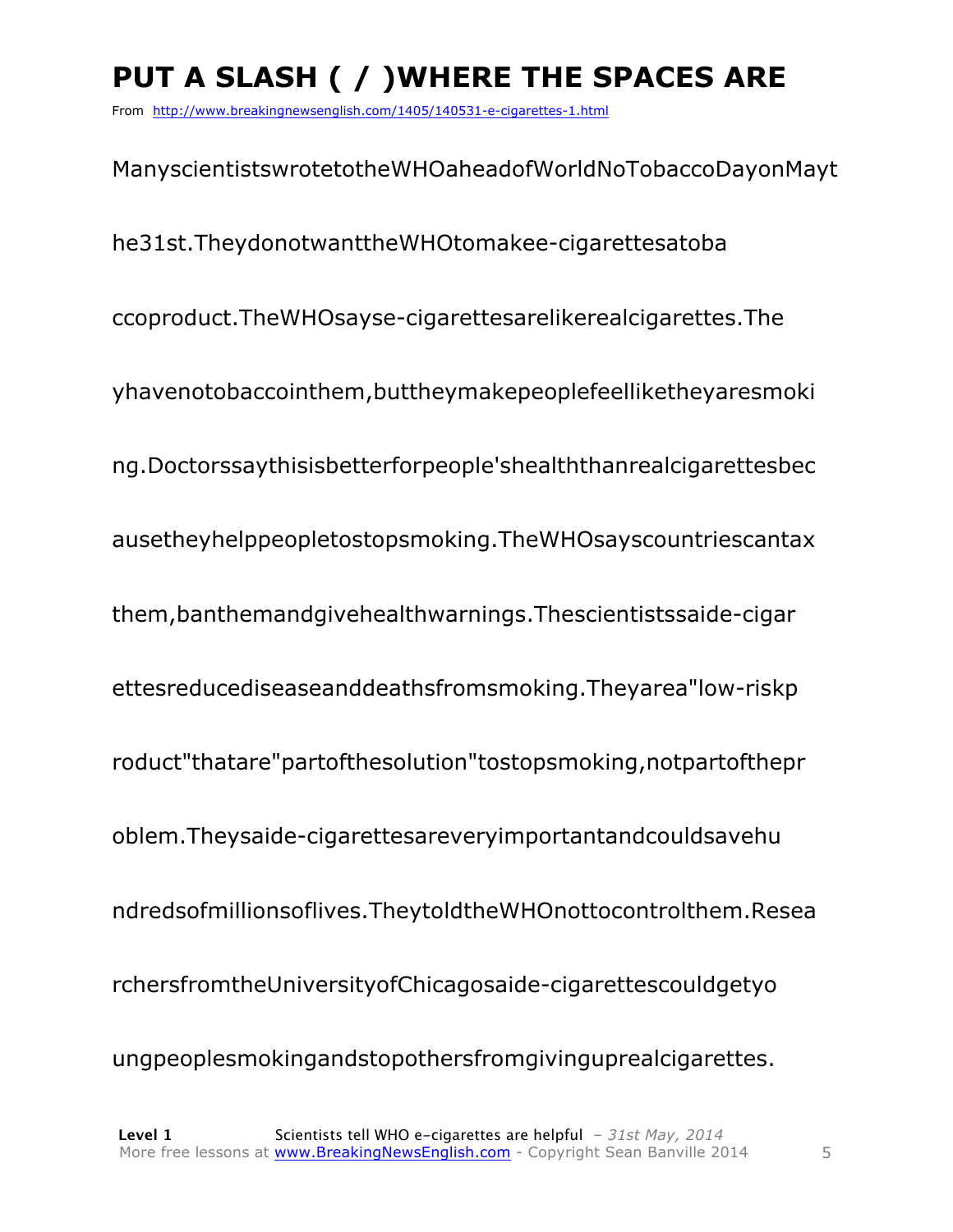### **WRITE QUESTIONS & ASK YOUR PARTNER(S)**

Student A: Do not show these to your speaking partner(s).

Scientists tell WHO e-cigarettes are helpful - 31st May, 2014 More free lessons at www.BreakingNewsEnglish.com

# **WRITE QUESTIONS & ASK YOUR PARTNER(S)**

Student B: Do not show these to your speaking partner(s).